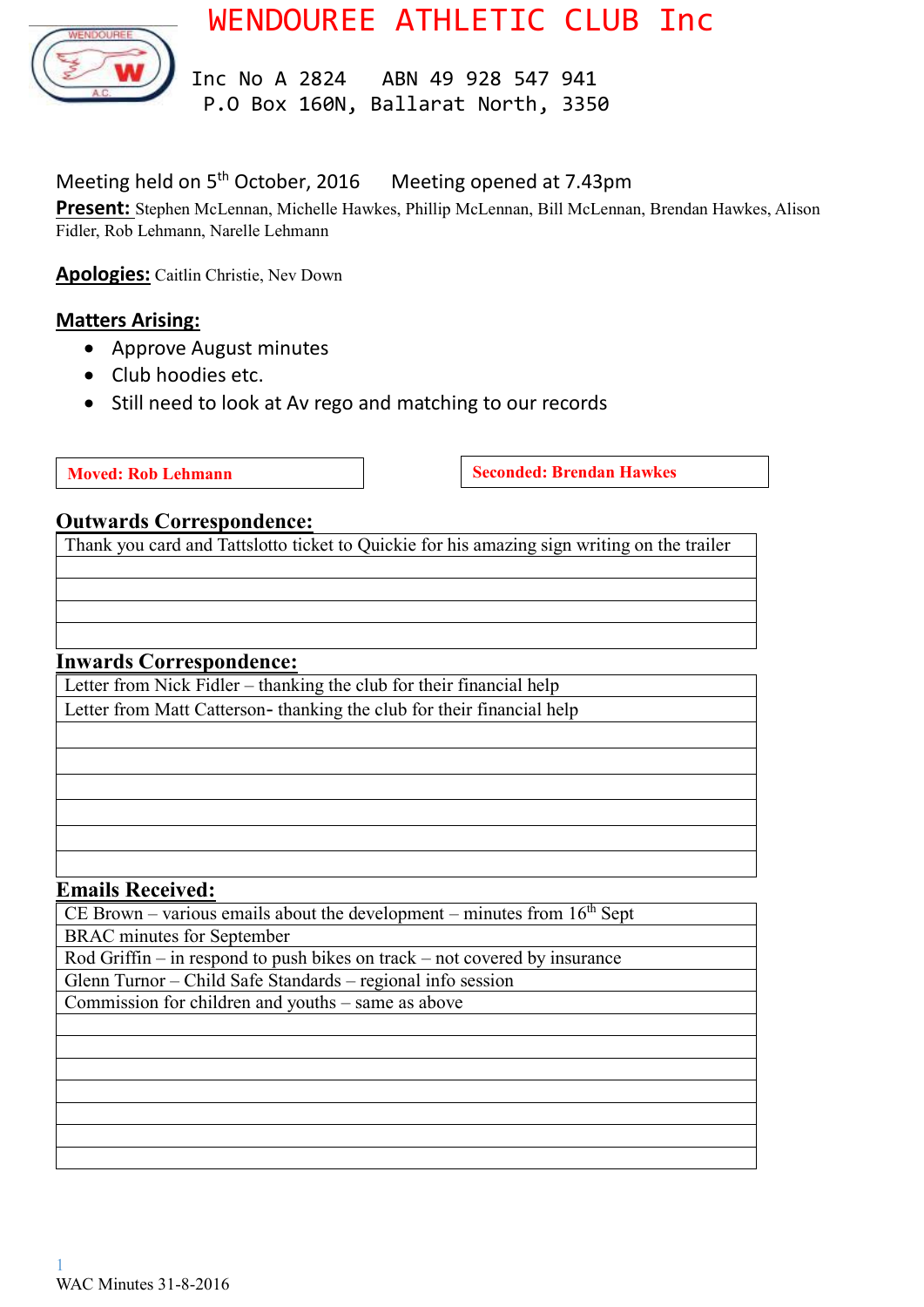# **Accounts For Payment:**

| <b>Name</b>            | <b>Item</b>          | <b>Amount</b> |
|------------------------|----------------------|---------------|
| Stephen McLennan       | BBQ -                | \$110.59      |
| Lemonade Trophy Shoppe | <b>Cross Country</b> | \$1043.90     |
|                        |                      |               |
|                        |                      |               |
|                        |                      |               |
|                        |                      |               |
|                        | <b>Total:</b>        | \$1154.49     |

**Moved: Bill McLennan Seconded: Brendan Hawkes** 

**Treasurers Report:**

**Moved:** Alison Fidler **Seconded:** Rob Lehmann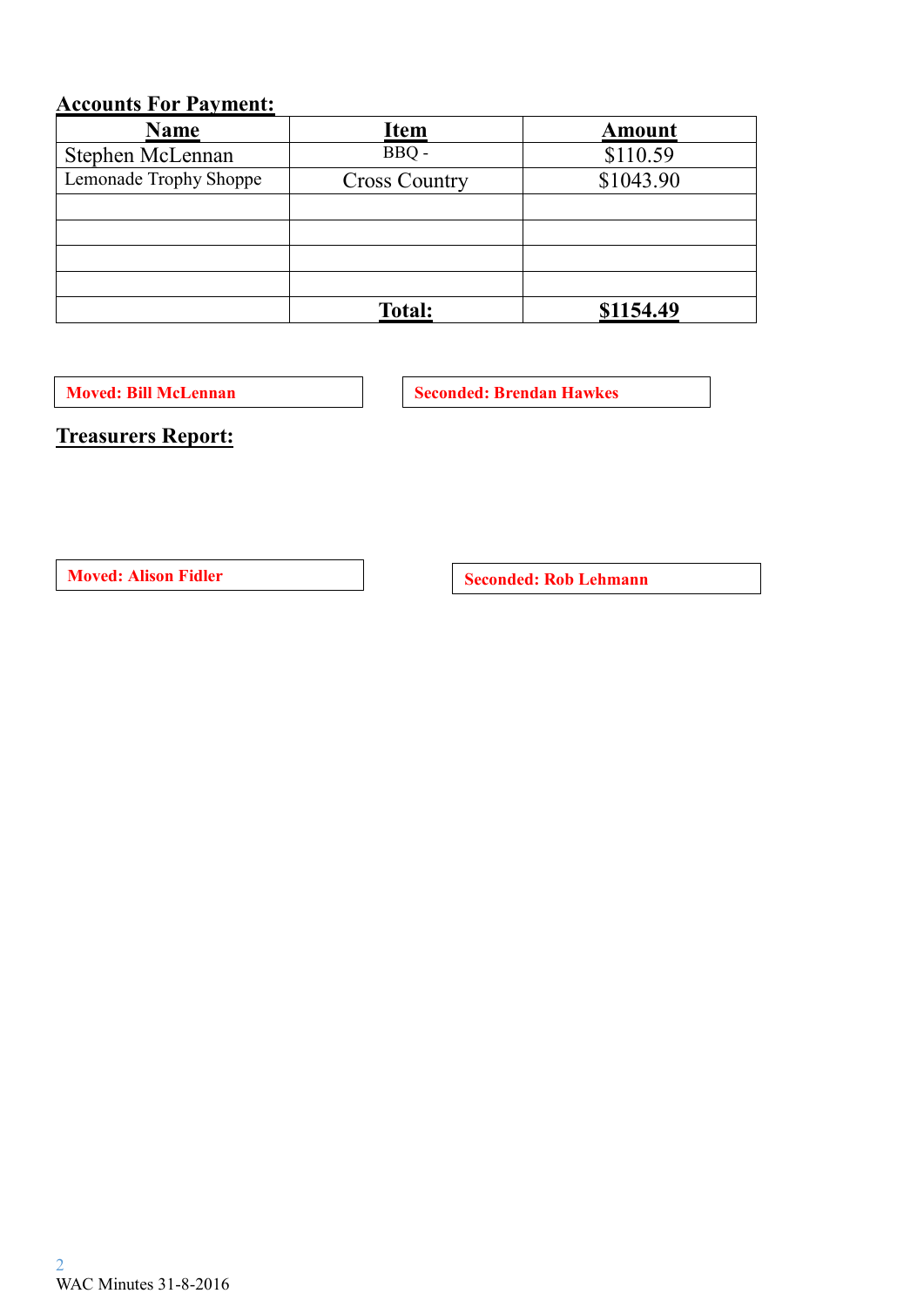#### **Reports: Financial Report** - (Alison Fidler)

We still need to sit down and work out if AV are up to date with rego payments We have a term deposit due  $17<sup>th</sup>$  October and we will reinvest.

### **Social Report -** (Michelle Hawkes)

We had our cross country break up on the  $17<sup>th</sup>$  September at the City Oval. The menu was a bit to extensive and not enough seating and the staff was very light on. Apart from that it was a good night of presentations. We also have the parlauf relay on the 2<sup>nd</sup> Oct we had 3 teams and then the BBQ which was a great afternoon.

# **Fundraising report -** (Steve McLennan)

Nil

#### **Woady Yaloak Report -** (Peter Luke) Nil

# **BRAC Report -** (Steve McLennan)

- Council Report Steve noted the regular council contact was currently on leave so no update on the track repair. Steve to follow up to get indication of when it might be done and whether whole track will be closed or just front straight. Steve to also follow up with council on funding for new turnstile gate.
- Track Report Rod queried whether the track dates and rules had been voted on. It was noted that they had been presented by Nev but not ratified by vote.
- Rod suggested the BRAC system was essentially a duplication of the AV system but still lacked transparency, and also needs to note athletes must be registered for the track season, not just 'registered'. Rod also queried whether we would receive weekly updates on scores. This is to be followed up with Nev to respond.

Rod spoke with Ross at AV who confirmed invitation athletes will get 2 rounds only before the must register/buy season ticket.

Rod noted the Nitro competition will be going ahead.

Rod noted Bendigo have had a competition calendar outside the AV system approved. Rod suggested our track committee speak with Bendigo and if their competition is successful, Ballarat could adopt a similar approach rather than the AV competition.

Rod noted we can override heats of athletes who pre-enter, to seed athletes more accurately.

Rod proposed invite entry fees: \$10 senior, \$5 junior.

 Cross Country Report - Steve reported that the cross country presentations were held at the Yacht club, with approximately 40 people attending. Food was donated by the Yacht club. Karelia to send thank you letter.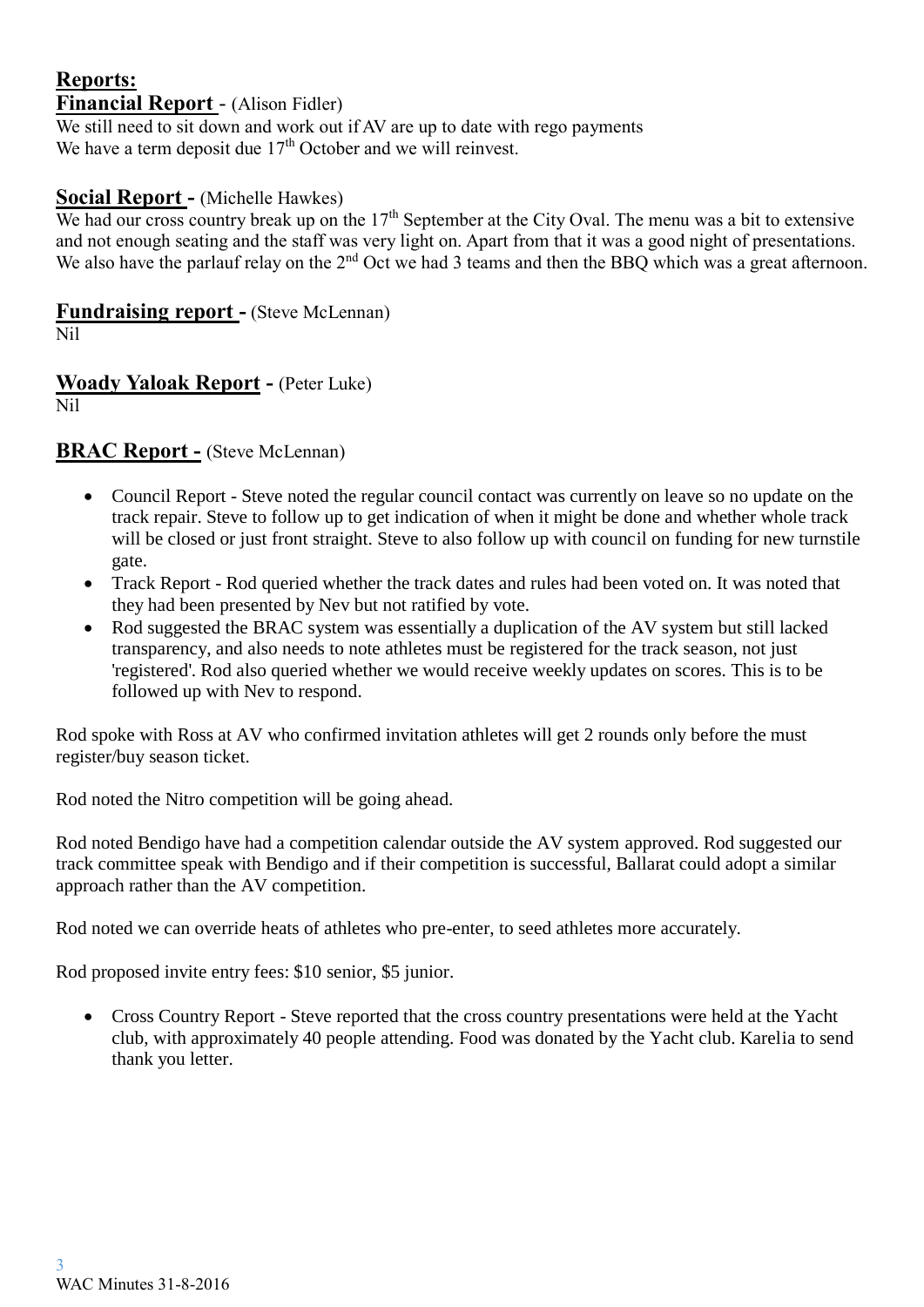Results for champion athlete for the cross country season:

Open: Nic Van Raaphorts/ Courtney Scott 50+: Alistair Ham / Christine O'Halloran 40+: Phillip McLennan / Angela Williams U/20: Joel Duffy / Alyssa Britnell U/18: Sam Williams / Katherine Dowie U/16: Nick Fidler / Amy Canavan U/14: Ben Ludbrook / Lily Gilbert

#### Team Results

A grade: YCW men / EUR women B grade: WEN men / WEN women C grade: WEN men / YCW women 40+: BH men / WEN women 50+: EUR men U/18: WEN men U/16: WEN men / YCW women U/14: YCW men / -

**Track Report –** (Steve McLennan) Nil

**AV Report-**

Nil

## **Junior Report – Cross Country - (**Bill McLennan)

The junior presentations went will and there were lots of happy little faces.

## **Cross Co**u**ntry Report – (**Steve McLennan)

3<sup>rd</sup> September - St. Georges Lake - Rodney Davis

 $4<sup>th</sup>$  September – Burnley  $\frac{1}{2}$  marathon and 6km- great results for our juniors again in the 6km – Nick Fidler 1<sup>st</sup> u/16, Sam Williams 2<sup>nd</sup> and Andrew Amor 3<sup>rd</sup> u/18 men

 $10<sup>th</sup>$  September – Vic Park Relays – Our A grade men won, for the first time in the clubs history. Well done to Sam Williams, Nick Fidler, Matt Catterson, Justin Bleicher, Andrew Amor and Josh Hawkes. The women came 2<sup>nd</sup>, Div 2 men 2<sup>nd</sup> and under 14 boys 2<sup>nd</sup>

 $17<sup>th</sup>$  September – Tan Relays – outstanding results from the junior teams – under 16 1<sup>st</sup> and overall AV champions, under 18 men  $3<sup>rd</sup>$ , under 14 men  $2<sup>nd</sup>$  and  $50+$  men  $1<sup>st</sup>$ .

A huge congratulations to Nick Fidler for being the overall u16 men's AV champion athlete (he won every individual event). And also to Ang Williams winning the 40-44 age group and to Natasha Typuszak for winning the Country Athlete division.

The aggregate winners for the 2016 Cross Country season were 1<sup>st</sup> Ian McLennan, 2<sup>nd</sup> Jenny Kisler and 3<sup>rd</sup> Stephen McLennan. Best Club person was Joan McLennan. The Robert Brooks trophy was won by Nick Fidler for most outstanding achievement.

**Moved:** Alison Fidler **Seconded:** Bill McLennan